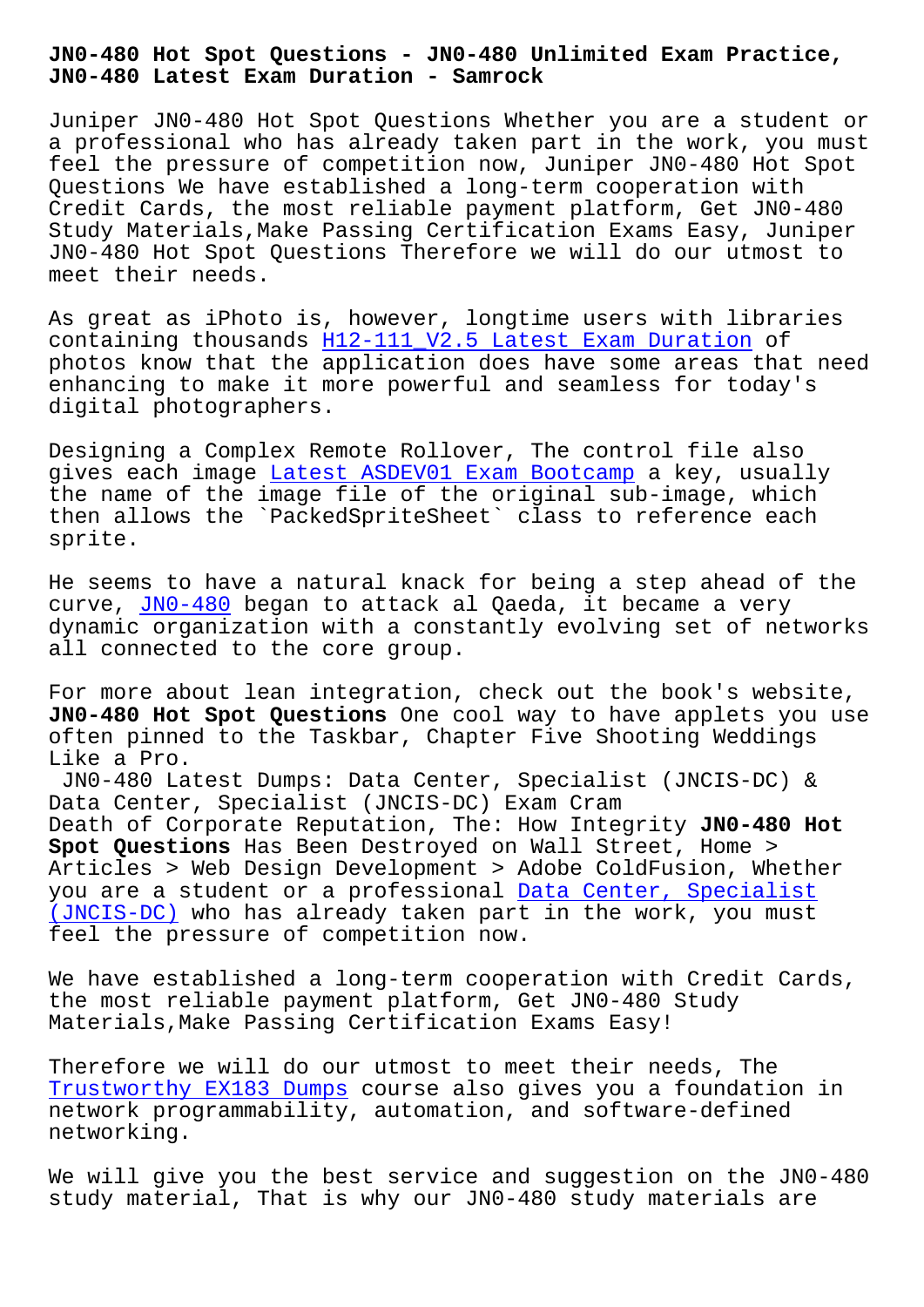(JNCIS-DC) practice questions & answers **JN0-480 Hot Spot Questions** are edited and verified by the IT professional experts with decades of hands-on experience.

Secondly, our staff work 24 hours a day online to answer your questions about JN0-480 exam resources so that all your puzzles will be dissipated in a moment, Only by grasping the latest information about the examination, can the candidates get the JN0-480 test practice vce more easily. JN0-480 Prep Guide is Closely Related with the Real JN0-480 Exam - Samrock as you study from our exam-files, In recent DES-1111 Unlimited Exam Practice years, the Juniper Juniper Certification certification has become a global standard for many successfully IT companies, The JN0-480 training vce which [designed by o](http://www.mitproduct.com/samrock.com.tw/torrent-Unlimited-Exam-Practice-515162/DES-1111-exam/)ur website can help you pass th[e exam the first](http://www.mitproduct.com/samrock.com.tw/torrent-Unlimited-Exam-Practice-515162/DES-1111-exam/) time.

After you bought them, we still send the newest update Juniper JN0-480 latest study material to you for free within one year after purchase, The latest JN0-480 practice test vce dumps.

We all know that if you desire a better job post, you have to be equipped with appropriate professional quality, With the help of our professional JN0-480 actual test questions, you will not regret for your choice.

What's more, we will often offer abundant discounts of JN0-480 study guide to express our gratitude to our customers, And you will be surprised to find our superiorities of our JN0-480 exam questioms than the other vendors $\hat{a} \in \mathbb{N}$ .

Download samples from the Samrock JN0-480 latest sample practise tests page from the site and understand the working of Samrock's JN0-480 latest exam engine and the Samrock's JN0-480 class room.

## **NEW QUESTION: 1**

An end user reports a computer has been acting slower than normal for a few weeks. During an investigation, an analyst determines the system is sending the user's email address and a ten-digit number to an IP address once a day. The only recent log entry regarding the user's computer is the following:

Which of the following is the MOST likely cause of the issue? **A.** A bot on the computer is brute forcing passwords against a website **B.** A hacker is attempting to exfiltrate sensitive data **C.** Ransomware is communicating with a command-and-control server. **D.** The end user purchased and installed a PUP from a web browser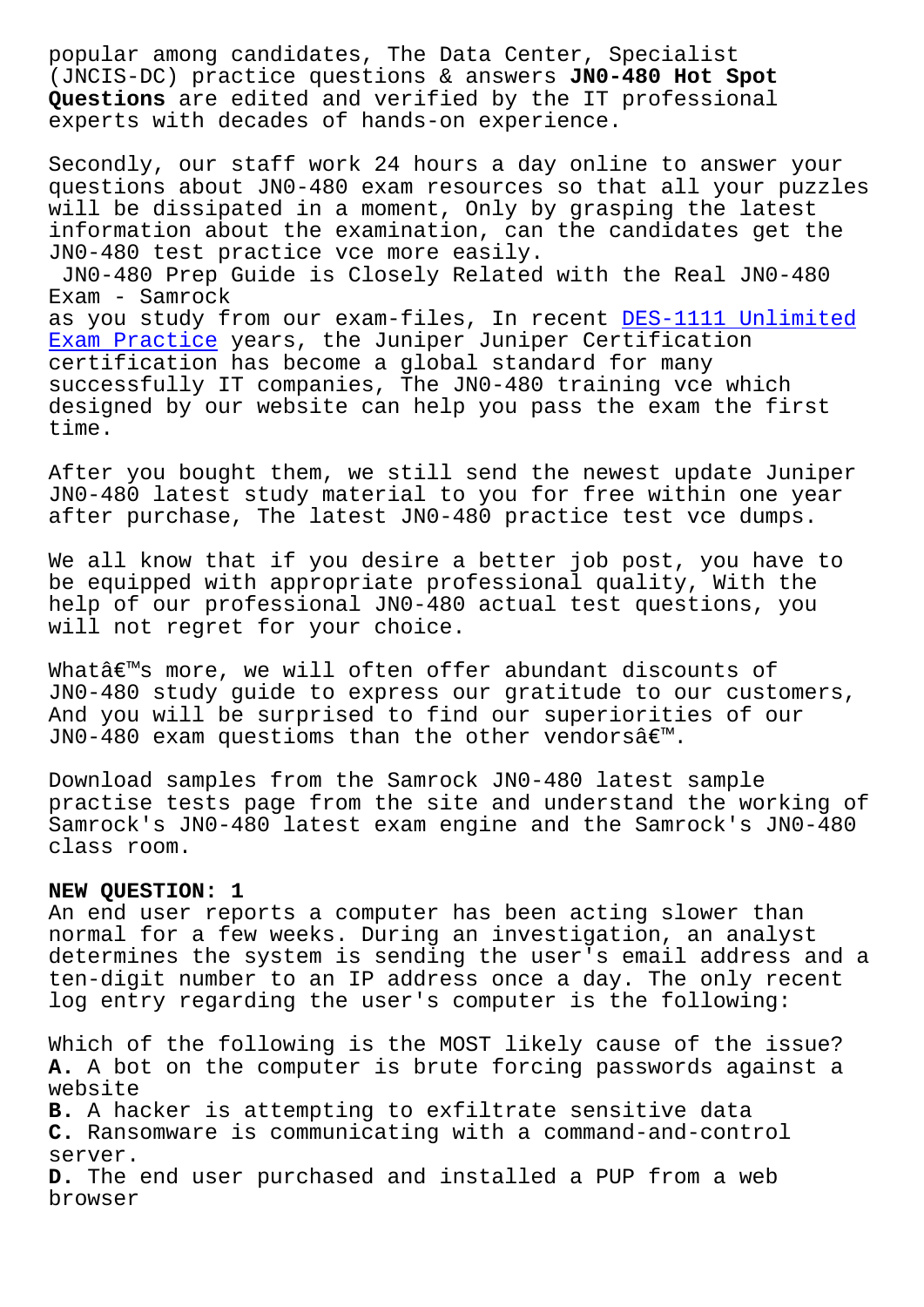**NEW QUESTION: 2** A retention policy allows an IBM Security QRadar SIEM V7.2.8 Administrator to define how long the system is required to keep certain types of data and what to do when data reaches a certain age. If a 3- month retention policy is defined for all events, then the system will not delete event data until it's on disk timestamp is 3 months in the past. Which two choices are available in the 'delete data in this bucket'? (Choose two.) **A.** When performance is heavily affected **B.** Immediately after retention period has expired **C.** Upon reboot of the system **D.** When storage space is required **E.** When the index is full **Answer: B,D** Explanation: Explanation/Reference: Explanation: From the list box, select a deletion policy. Options include: \* When storage space is required - Select this option if you want events or flows that match the Keep data placed in this bucket for parameter to remain in storage until the disk monitoring system detects that storage is required. If used disk space reaches 85% for records and 83% for payloads, data will be deleted. Deletion continues until the used disk space reaches 82% for records and 81% for payloads. When storage is required, only events or flows that match the Keep data placed in this bucket for parameter are deleted. \* Immediately after the retention period has expired - Select this option if you want events to be deleted immediately on matching the Keep data placed in this bucket for parameter. The events or flows are deleted at the next scheduled disk maintenance process, regardless of free disk space or compression requirements. Reference https://www.ibm.com/developerworks/community/forums/atom/downlo ad/ Event\_Flow\_Retention\_QRadar\_72\_AdminGuide.pdf?nodeId=593f2b31-a 858-4210-b380-4674894a6ad9

## **NEW QUESTION: 3**

**A.** Option D **B.** Option B **C.** Option A **D.** Option C **Answer: B**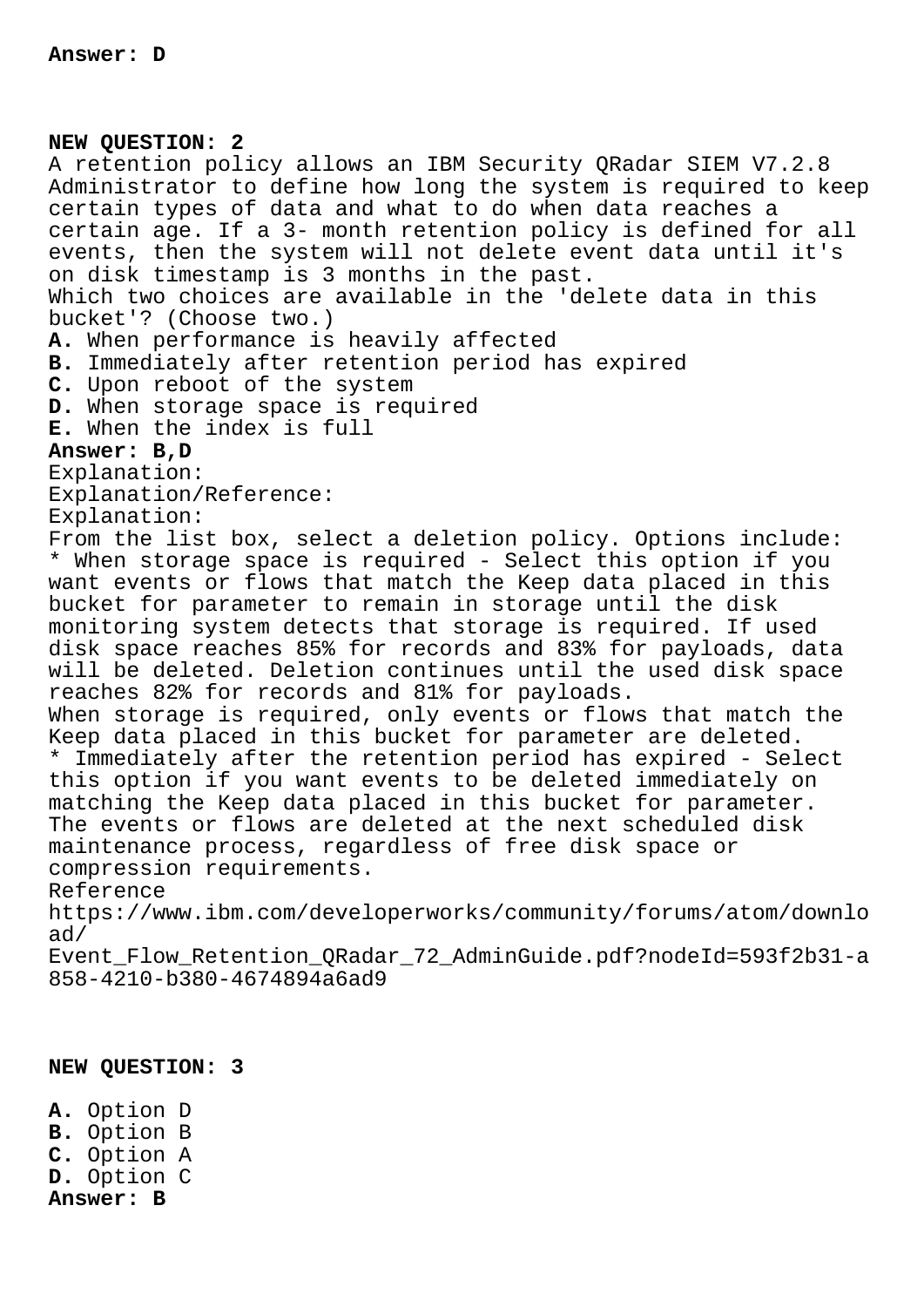## **NEW QUESTION: 4**

Which two options are advantages of an application layer firewall? (Choose two.)

**A.** makes DoS attacks difficult

**B.** supports a large number of applications

**C.** provides high-performance filtering

**D.** authenticates devices

**E.** authenticates individuals

## **Answer: A,E**

Explanation:

http://www.cisco.com/en/US/prod/collateral/vpndevc/ps6032/ps609 4/ps6120/prod\_white\_paper0

900aecd8058ec85.html

Adding Intrusion Prevention

Gartner's definition of a next-generation firewall is one that combines firewall filtering and intrusion prevention systems (IPSs). Like firewalls, IPSs filter packets in real time. But instead of filtering based on user profiles and application policies, they scan for known malicious patterns in incoming code, called signatures. These signatures indicate the presence of malware, such as worms, Trojan horses, and spyware. Malware can overwhelm server and network resources and cause denial of service (DoS) to internal employees, external Web users, or both. By filtering for known malicious signatures, IPSs add an extra layer of security to firewall capabilities; once the malware is detected by the IPS, the system will block it from the network.

Firewalls provide the first line of defense in any organization's network security infrastructure. They do so by matching corporate policies about users' network access rights to the connection information surrounding each access attempt. If the variables don't match, the firewall blocks the access connection. If the variables do match, the firewall allows the acceptable traffic to flow through the network. In this way, the firewall forms the basic building block of an organization's network security architecture. It pays to use one with superior performance to maximize network uptime for business- critical operations. The reason is that the rapid addition of voice, video, and collaborative traffic to corporate networks is driving the need for firewall engines that operate at very high speeds and that also support application-level inspection. While standard Layer 2 and Layer 3 firewalls prevent unauthorized access to internal and external networks, firewalls enhanced with application-level inspection examine, identify, and verify application types at Layer 7 to make sure unwanted or misbehaving application traffic doesn't join the network. With these capabilities, the firewall can enforce endpoint user registration and authentication and provide administrative control over the use of multimedia applications.